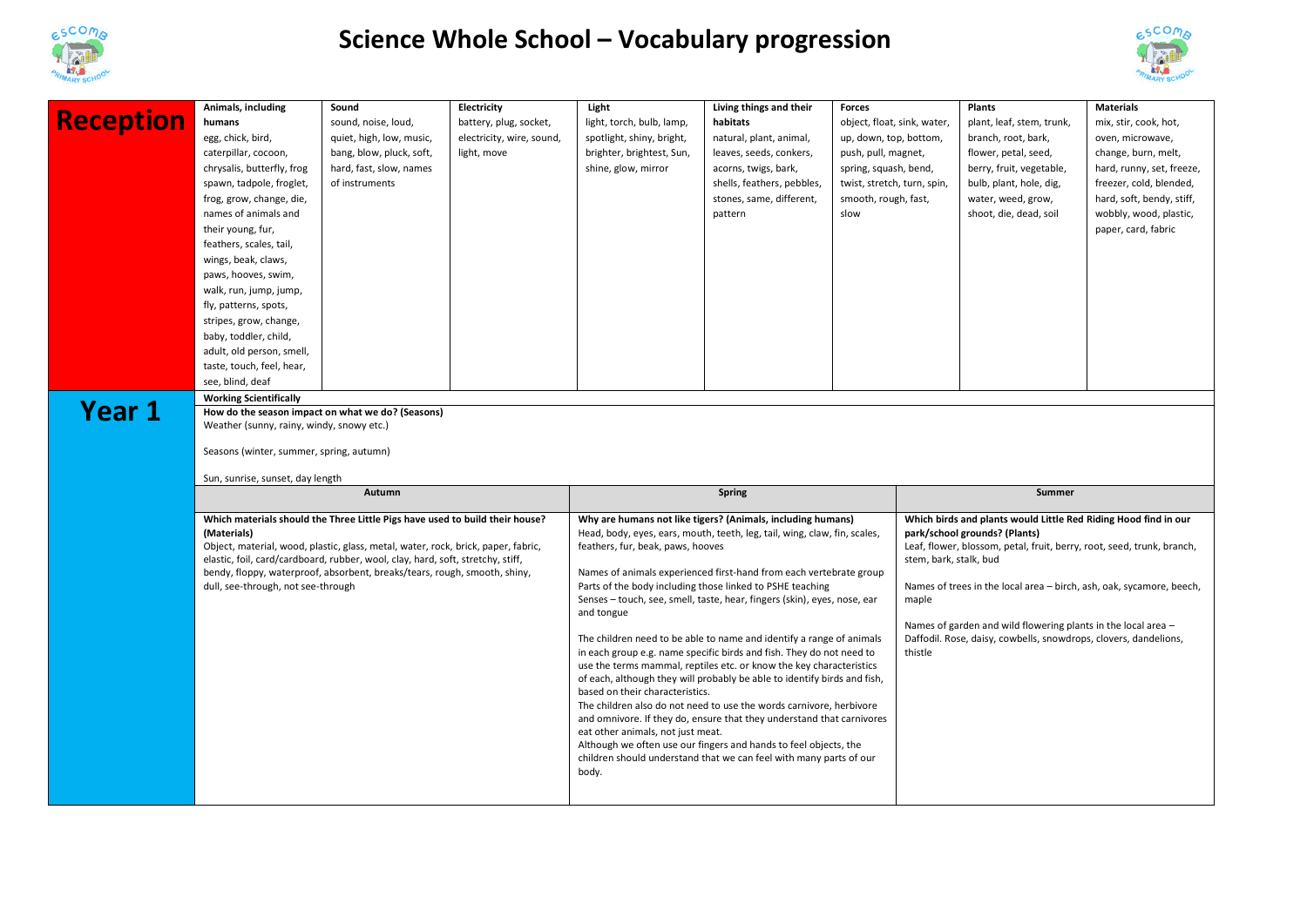|                   | <b>Working Scientifically</b>                                                                                                                                                                                                                                                                                                                                             |                                                                                                                                                                                                                                                                                                          |                                                                                                                                                                                                                                                    |  |  |  |  |  |
|-------------------|---------------------------------------------------------------------------------------------------------------------------------------------------------------------------------------------------------------------------------------------------------------------------------------------------------------------------------------------------------------------------|----------------------------------------------------------------------------------------------------------------------------------------------------------------------------------------------------------------------------------------------------------------------------------------------------------|----------------------------------------------------------------------------------------------------------------------------------------------------------------------------------------------------------------------------------------------------|--|--|--|--|--|
| Year <sub>2</sub> | Autumn                                                                                                                                                                                                                                                                                                                                                                    | <b>Spring</b>                                                                                                                                                                                                                                                                                            | Summer                                                                                                                                                                                                                                             |  |  |  |  |  |
|                   | What materials is our school made of? (Materials)<br>Names of materials - wood, metal, plastic, glass, brick, rock, paper, cardboard                                                                                                                                                                                                                                      | How will 5 a day help me be healthy? (Animals, including humans)<br>Offspring, reproduction, growth, child, young/old stages (examples -<br>chick/hen, baby/child/adult, caterpillar/butterfly), exercise,                                                                                               | How can we help the gardeners of the world? (Plants)<br>Leaf, flower, blossom, petal, fruit, berry, root, seed, trunk, branch,<br>stem, bark, stalk, bud<br>Names of trees in the local area - birch, ash, oak, sycamore, beech,<br>maple          |  |  |  |  |  |
|                   | Properties of materials - opaque, transparent and translucent, reflective,<br>nonreflective, flexible, rigid                                                                                                                                                                                                                                                              | heartbeat, breathing, hygiene, germs, disease, food types<br>(examples – meat, fish, vegetables, bread, rice, pasta)                                                                                                                                                                                     |                                                                                                                                                                                                                                                    |  |  |  |  |  |
|                   | Shape, push/pushing, pull/pulling, twist/twisting, squash/squashing,<br>bend/bending, stretch/stretching                                                                                                                                                                                                                                                                  |                                                                                                                                                                                                                                                                                                          | Names of garden and wild flowering plants in the local area -<br>Daffodil. Rose, daisy, cowbells, snowdrops, clovers, dandelions,<br>thistle<br>light, shade, sun, warm, cool, water, grow, healthy                                                |  |  |  |  |  |
|                   | Why would a dinosaur not make a good pet? (Living Things and their habitats)<br>Living, dead, never been alive, suited, suitable, basic needs, food, food chain,<br>shelter, move, feed                                                                                                                                                                                   |                                                                                                                                                                                                                                                                                                          |                                                                                                                                                                                                                                                    |  |  |  |  |  |
|                   | Names of local habitats - Pond, lake, field, roadside, grass verge, Low Barnes,<br>Riverside, shore                                                                                                                                                                                                                                                                       |                                                                                                                                                                                                                                                                                                          |                                                                                                                                                                                                                                                    |  |  |  |  |  |
|                   | Names of micro-habitats - under logs, in bushes, in log piles, underground                                                                                                                                                                                                                                                                                                |                                                                                                                                                                                                                                                                                                          |                                                                                                                                                                                                                                                    |  |  |  |  |  |
|                   | <b>Working Scientifically</b>                                                                                                                                                                                                                                                                                                                                             |                                                                                                                                                                                                                                                                                                          |                                                                                                                                                                                                                                                    |  |  |  |  |  |
| <b>Year 3</b>     | Autumn                                                                                                                                                                                                                                                                                                                                                                    | <b>Spring</b>                                                                                                                                                                                                                                                                                            | <b>Summer</b>                                                                                                                                                                                                                                      |  |  |  |  |  |
|                   | What do rocks tell us about the formation of the Earth? (Materials)<br>Rock, stone, pebble, boulder, grain, crystals, layers, hard, soft, texture, absorb<br>water, soil, fossil,<br>marble, chalk, granite, sandstone, slate, soil, peat, sandy/chalk/clay soil                                                                                                          | Are you attractive enough? (Forces and Magnets)<br>Force, push, pull, twist, contact force, non-contact force, magnetic<br>force, magnet, strength, bar magnet, ring magnet, button magnet,<br>horseshoe magnet, attract, repel, magnetic material, metal, iron,<br>steel, poles, north pole, south pole | How far can you throw your shadow? (Light)<br>Light, light source, dark, absence of light, transparent, translucent,<br>opaque, shiny, matt, surface,<br>shadow, reflect, mirror, sunlight, dangerous                                              |  |  |  |  |  |
|                   |                                                                                                                                                                                                                                                                                                                                                                           | How did that blossom become an apple? (Plants)<br>Photosynthesis, pollen, insect/wind pollination, seed formation, seed<br>dispersal (wind dispersal, animal dispersal, water dispersal)                                                                                                                 | How can Usain Bolt move so quickly? (Animals, including humans)<br>Nutrition, nutrients, carbohydrates, sugars, protein, vitamins,<br>minerals, fibre, fat, water, skeleton, bones,<br>muscles, joints, support, protect, move, skull, ribs, spine |  |  |  |  |  |
|                   | <b>Working Scientifically</b>                                                                                                                                                                                                                                                                                                                                             |                                                                                                                                                                                                                                                                                                          |                                                                                                                                                                                                                                                    |  |  |  |  |  |
| Year 4            | Autumn                                                                                                                                                                                                                                                                                                                                                                    | <b>Spring</b>                                                                                                                                                                                                                                                                                            | <b>Summer</b>                                                                                                                                                                                                                                      |  |  |  |  |  |
|                   | How could we cope without electricity for one day? (Electricity)<br>Electricity, electrical appliance/device, mains, plug, electrical circuit, complete<br>circuit, component, cell, battery, positive, negative, connect/connections, loose<br>connection, short circuit, crocodile clip, bulb, switch, buzzer, motor, conductor,<br>insulator, metal, non-metal, symbol | Why are the sounds that 'One Direction' make enjoyed by so many?<br>(Sounds)<br>Sound, source, vibrate, vibration, travel, pitch (high, low), volume,<br>faint, loud, insulation                                                                                                                         | How would we survive without water? (Materials)<br>Solid, liquid, gas, state change, melting, freezing, melting point,<br>boiling point, evaporation, temperature,<br>water cycle                                                                  |  |  |  |  |  |
|                   | Children in Year 4 do not need to use standard symbols for electrical<br>components, as this is taught in Year 6.                                                                                                                                                                                                                                                         |                                                                                                                                                                                                                                                                                                          |                                                                                                                                                                                                                                                    |  |  |  |  |  |
|                   | What happens to the food we eat? (Animals, including humans)<br>Digestive system, digestion, mouth, teeth, saliva, oesophagus, stomach, small<br>intestine, nutrients, large intestine, rectum, anus, teeth, incisor, canine, molar,<br>premolars, herbivore, carnivore, omnivore, producer, predator, prey, food chain                                                   |                                                                                                                                                                                                                                                                                                          | Which wild animals and plants thrive in your locality? (Living<br>things and their habitats)<br>Classification, classification keys, environment, habitat, human<br>impact, positive, negative, migrate, hibernate                                 |  |  |  |  |  |
| <b>Year 5</b>     | <b>Working Scientifically</b>                                                                                                                                                                                                                                                                                                                                             |                                                                                                                                                                                                                                                                                                          |                                                                                                                                                                                                                                                    |  |  |  |  |  |
|                   | Autumn                                                                                                                                                                                                                                                                                                                                                                    | Spring                                                                                                                                                                                                                                                                                                   | <b>Summer</b>                                                                                                                                                                                                                                      |  |  |  |  |  |
|                   | <b>GSK Project</b>                                                                                                                                                                                                                                                                                                                                                        | Can you feel the force? (Force)<br>Force, gravity, Earth, air resistance, water resistance, friction,<br>mechanisms, simple<br>machines, levers, pulleys, gears                                                                                                                                          | Do all animals and plants start life as an egg? (Living things and<br>their habitats)<br>Life cycle, reproduce, sexual, sperm, fertilises, egg, live young,<br>metamorphosis, asexual, plantlets, runners, bulbs, cuttings                         |  |  |  |  |  |
|                   | What is our place in the universe? (Earth and Space)<br>Earth, Sun, Moon, (Mercury, Jupiter, Saturn, Venus, Mars, Uranus, Neptune),<br>spherical, solar system, rotates, star, orbit, planets                                                                                                                                                                             | Could you be the next CSI investigator? (Materials)<br>Thermal/electrical insulator/conductor, change of state, mixture,<br>dissolve, solution, soluble, insoluble, filter, sieve, reversible/non-<br>reversible change, burning, rusting, new material                                                  | How different will you be when you are as old as your<br>grandparents? (Animals, including humans)<br>Puberty - the vocabulary to describe sexual characteristics                                                                                  |  |  |  |  |  |
|                   |                                                                                                                                                                                                                                                                                                                                                                           |                                                                                                                                                                                                                                                                                                          |                                                                                                                                                                                                                                                    |  |  |  |  |  |